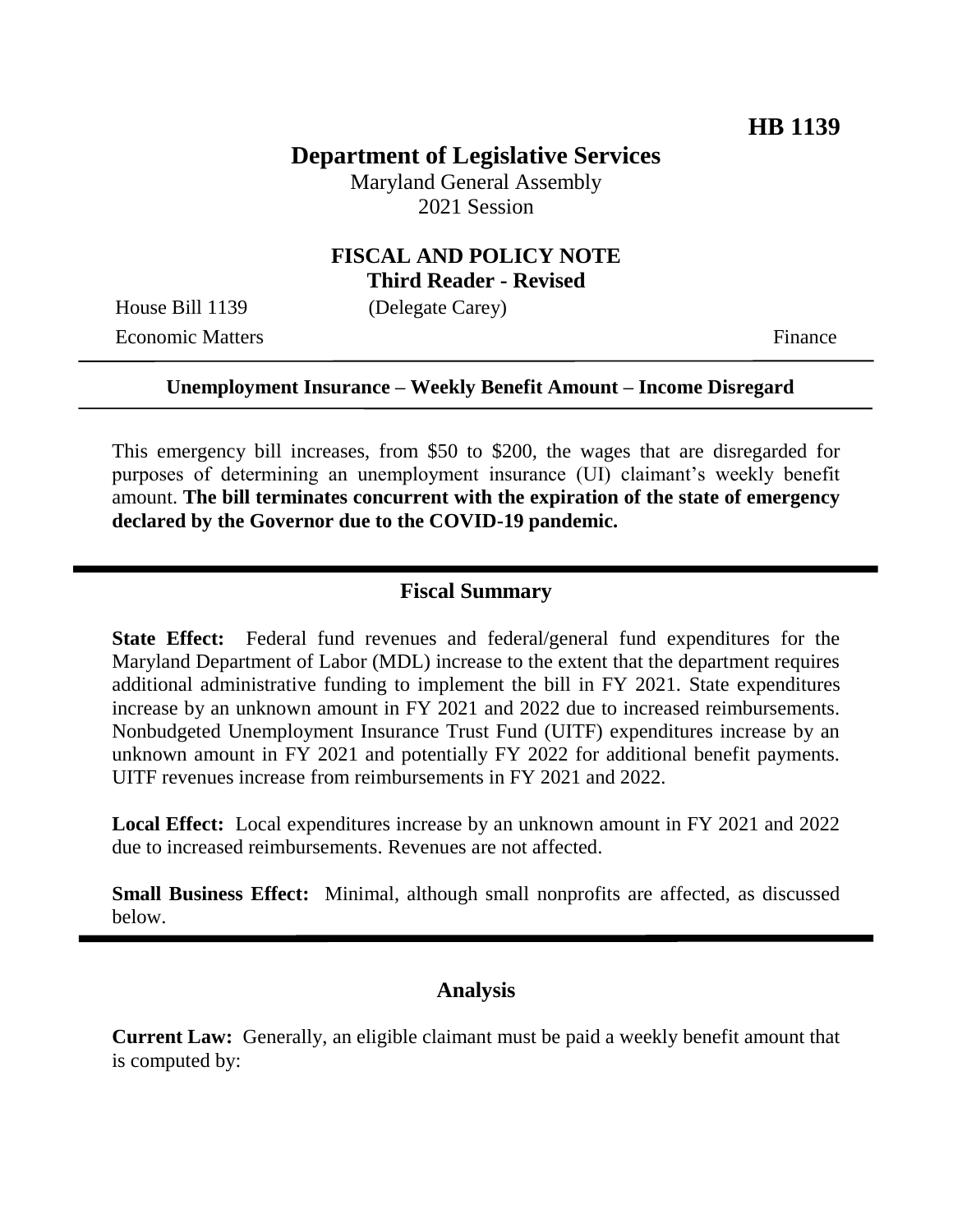- determining the claimant's weekly benefit amount based on qualifying income;
- adding any allowance for a dependent to which the claimant is entitled; and
- subtracting any wages exceeding \$50 payable to the claimant for the week.

Chapter 2 of 2010 reduced the income disregard from \$100 to \$50 as part of several modifications to the State's UI law affecting program eligibility.

For more information on the State's UI program, see the **Appendix – Unemployment Insurance**.

## **State Fiscal Effect:**

## *Administrative Costs*

MDL indicates administrative costs of approximately \$120,000 are necessary to implement the bill (information technology and mailings). If existing federal administrative funds are insufficient to cover such expenses, additional above-base federal funding will be provided, assuming that the expenses are allowable, in fiscal 2021. Otherwise, general funds are needed to cover those costs.

## *Unemployment Insurance Trust Fund*

Nonbudgeted UITF expenditures increase by an unknown amount in fiscal 2021 and potentially in fiscal 2022 as claimants are eligible to receive up to \$150 more each week due to the income disregard. While the total amount is unknown, based on previous MDL estimates for a \$300 income disregard, had this provision been in effect in 2020, UITF would have paid out approximately \$30 million more (UITF paid out \$1.8 billion in 2020). Based on that information and recent claims history, an additional \$300,000 to \$420,000 in benefit payments each week through the duration of the bill could be expected – specifically, \$7.8 million to \$10.9 million in total if the bill were in effect for six months.

Under Chapter 39 of 2021 and a related executive order, employer pandemic experience does not increase employer taxes through the duration of the COVID-19 pandemic. Therefore, UITF revenues increase only from reimbursements in fiscal 2021 and 2022.

In light of Chapter 73 of 2021 and the anticipated \$1.1 billion infusion of federal funds into UITF, there should be no other effect. Absent that legislation, the bill's enhanced benefit payments would likely represent an increase in net borrowing, which would need to be repaid, potentially with interest, depending on the extent and duration.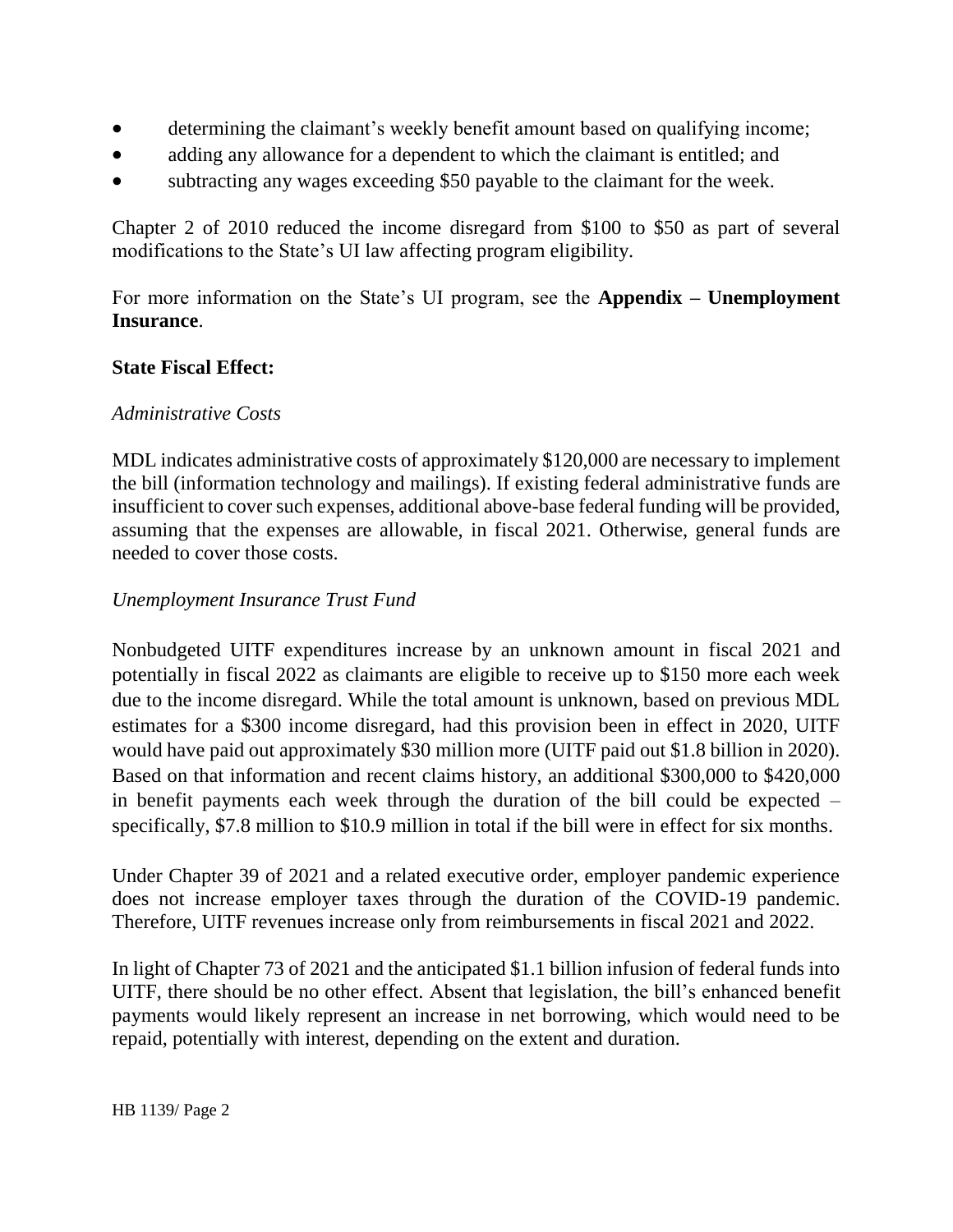### *State as an Employer*

The State, as an employer, reimburses UITF dollar for dollar for UI benefits paid to former employees. As the bill increases the weekly amount that may be paid out, State expenditures for reimbursements increase in fiscal 2021 and 2022.

**Local Expenditures:** Local governments reimburse UITF in the same manner as the State government and are affected in the same way as described above.

**Small Business Effect:** Under Chapter 39 of 2021 and a related executive order, employer pandemic experience does not increase employer taxes through the duration of the COVID-19 pandemic. As such, the bill does not affect small (for-profit) businesses beyond the employment incentives discussed below. However, while not considered a small business for purposes of fiscal and policy notes, small nonprofits are affected, as they reimburse UITF for benefits paid to former employees – normally dollar for dollar, but under federal stimulus legislation reimbursers have received a 50% or 75% credit during the COVID-19 pandemic, and they are currently receiving a 75% credit through early September 2021. Chapter 39 also allows small employers to defer payments to UITF until January 31, 2022.

Under the bill, weekly UI benefit payments increase by as much as \$150 for some individuals. Whether these increased weekly payments increase the total amount of benefits paid to a particular former employee depends on whether the duration of the benefits changes due to the changing employment incentives. The bill incentivizes part-time work while an individual is receiving UI benefits, which may lead to a quicker transition to full-time employment and the cessation of UI benefits. However, the enhanced income disregard may be a disincentive to seek full-time work, which may extend the duration of UI benefits.

The effect is reversed for employers seeking to hire new employees: they benefit from an increased incentive for individuals to seek out part-time work, and a potential disincentive for individuals to seek out full-time work.

# **Additional Information**

### **Prior Introductions:** None.

**Designated Cross File:** SB 819 (Senator Klausmeier)(Chair, Joint Committee on Unemployment Insurance Oversight) - Finance.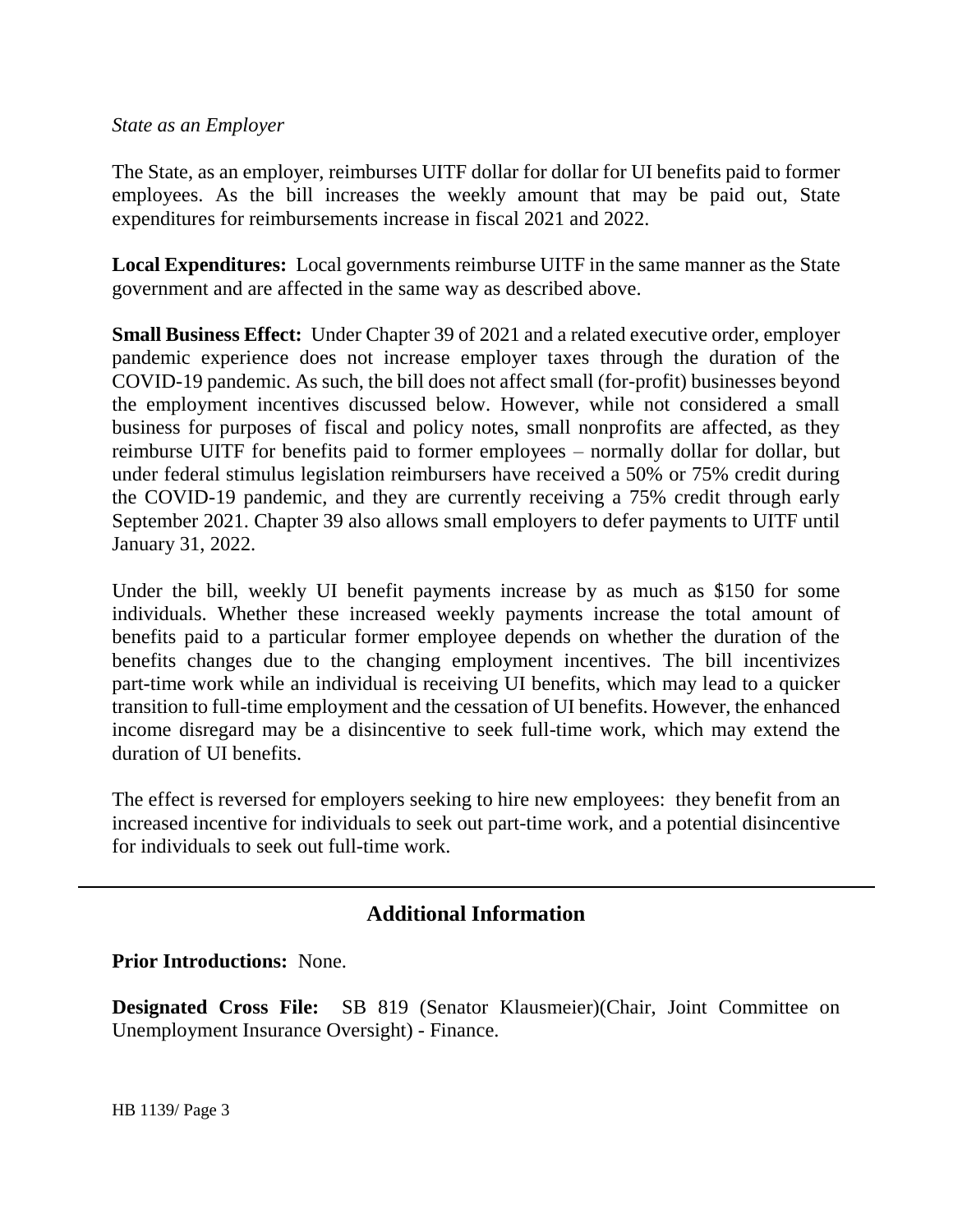**Information Source(s):** Maryland Department of Labor; Comptroller's Office; Department of Legislative Services

**Fiscal Note History:** First Reader - February 21, 2021 Third Reader - March 24, 2021 Revised - Amendment(s) - March 24, 2021 Revised - Updated Information - March 24, 2021 Revised - Updated Information - June 1, 2021 rh/ljm

Analysis by: Stephen M. Ross Direct Inquiries to:

(410) 946-5510 (301) 970-5510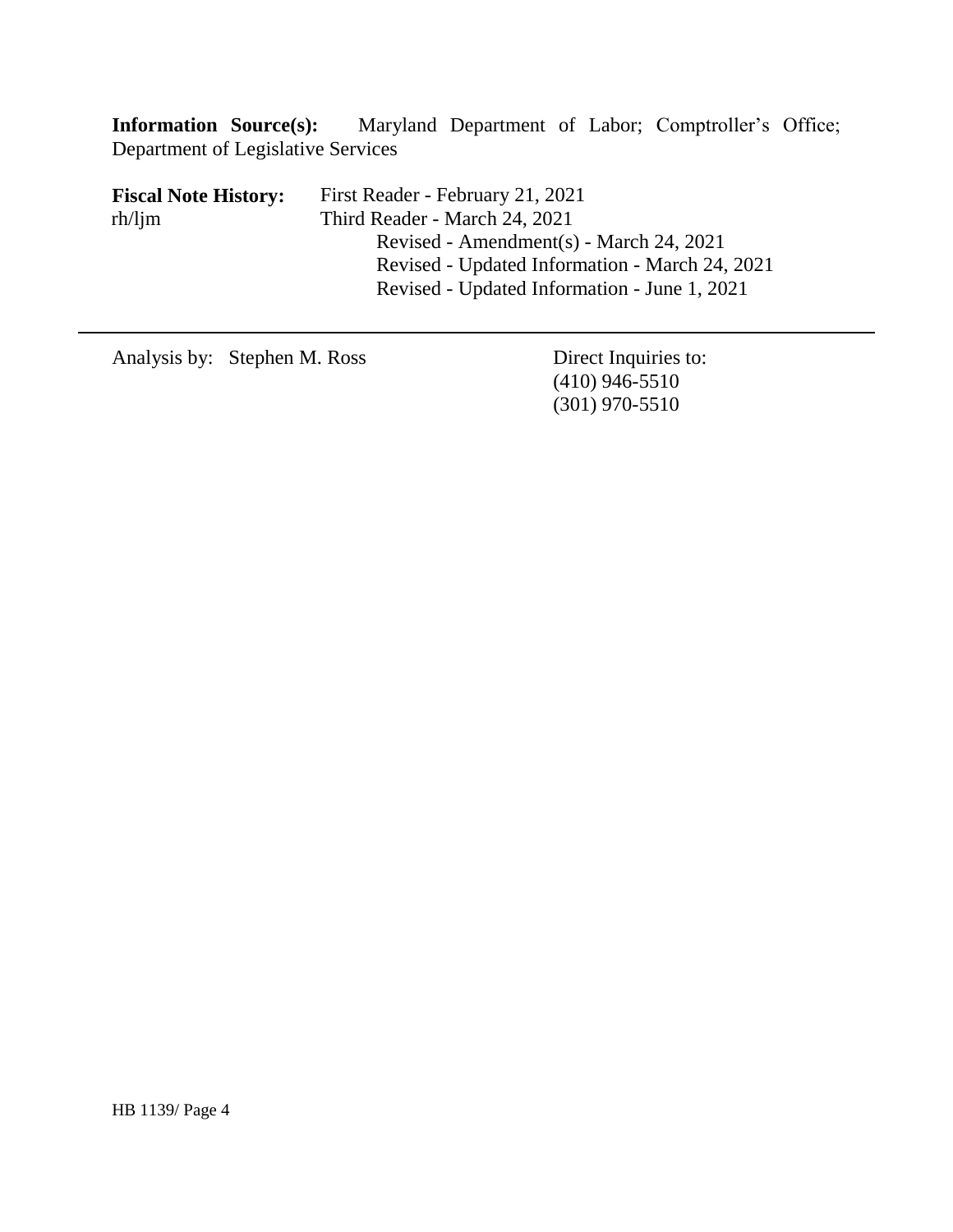# *Program Overview*

Unemployment Insurance (UI) provides temporary, partial wage replacement benefits of up to \$430 per week to individuals who are unemployed through no fault of their own and who are willing to work, able to work, and actively seeking employment. Both the federal and state governments have responsibilities for UI programs. Generally, funding for the program is provided by employers through UI taxes paid to both the federal government for administrative and other expenses and to the states for deposit in their UI trust funds. Using federal tax revenues, the UI program is administered pursuant to state law by state employees. The Maryland Department of Labor's Division of Unemployment Insurance administers the State's UI program.

Each state law prescribes the tax structure, qualifying requirements, benefit levels, and disqualification provisions. These laws must, however, conform to broad federal guidelines.

## *Employer Contributions*

Most Maryland employers pay State UI taxes, although State and local governments and some nonprofit organizations reimburse the Unemployment Insurance Trust Fund (UITF) for claims paid in lieu of paying taxes. Therefore, for most Maryland employers, the State UI tax rate is a function of:

- the employer's specific unemployment claims history; and
- the applicable tax table, which is based on the State's UITF balance and applies to most taxable employers.

**Exhibit 1** shows the range of State UI taxes a typical employer owes based on the tax table in effect; there are other rates for new employers and in other limited circumstances. State UI taxes and reimbursements are typically due quarterly; however, Chapter 39 of 2021 allows employers with fewer than 50 employees to defer 2021 State UI tax payments or reimbursements until January 31, 2022, and authorizes the Secretary of Labor to offer a similar deferment in 2022. The Act, in conjunction with a recent executive order, also generally prevents UI claims made during the COVID-19 pandemic from increasing an employer's taxes – although Table F, with its broadly higher rates, is in effect in 2021.